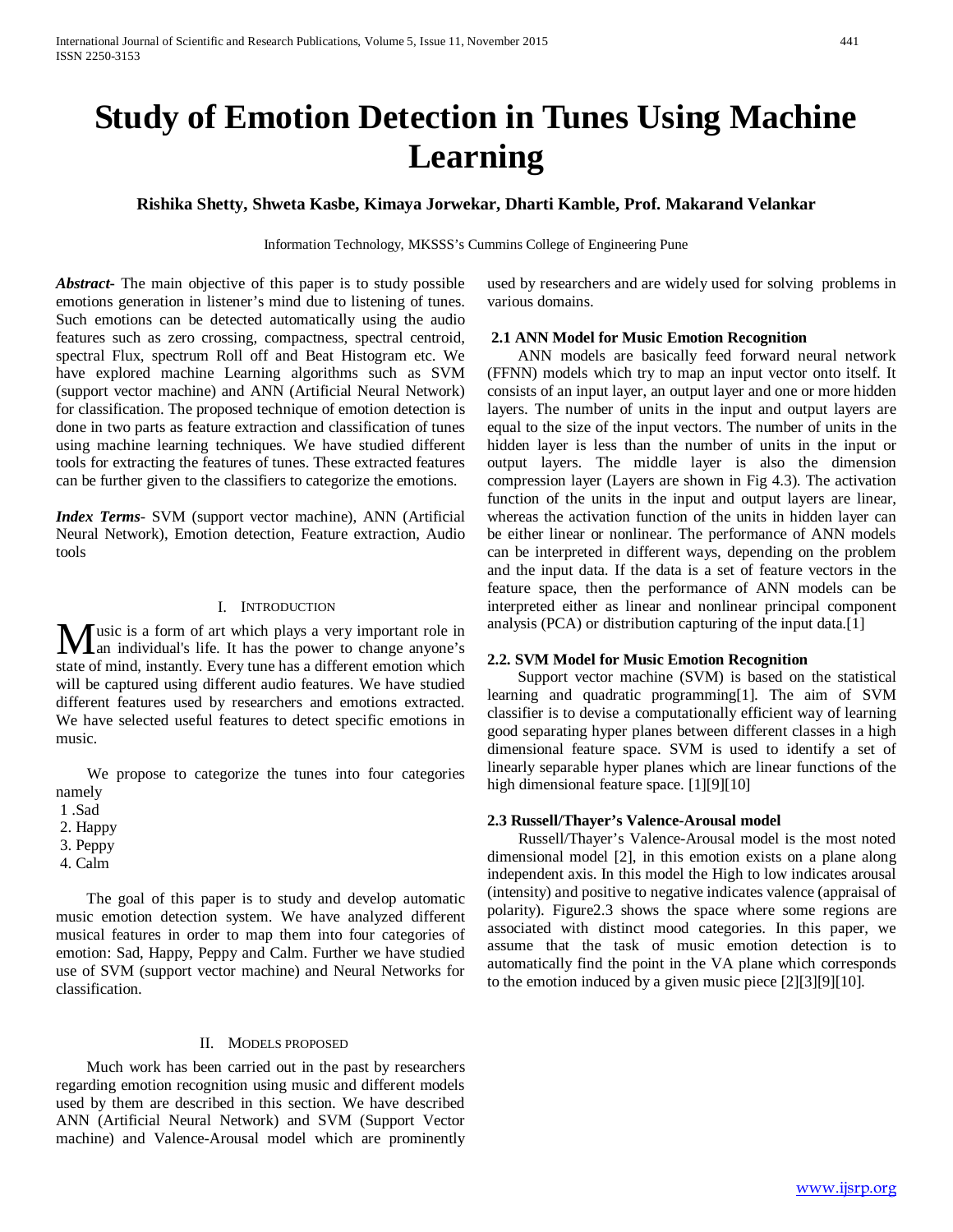

**Fig.2.3 Different regions correspond to different categorical emotions. [2]**

## III. FEATURES FOR EMOTION DETECTION

 We can use various low level features of music for automatic emotion detection. These features can be extracted by various digital signal processing methods. We have described few of the important features described by different researchers in their work. We propose to use some of them for emotion detection in our work.

## **3.1 Zero Crossing**

 One of the most important features used in music emotion detection and information retrieval. Basically, it's the count of number of times the signal (time based) crosses zero frequency.[5] This is a time domain based feature and it provides us information about frequency of the musical signal which is also considered as perceived pitch information of music.

# **3.2 Compactness**

 Compactness is intuitively understood as the degree to which elements of a set are close together in a se[t. It](http://openaccess.city.ac.uk/4110) sums over frequency bins of an FFT. This provides an indication of the noisiness of the signal spectrum.[5][7] This is frequency domain feature and is very useful to understand or predict possible noise in signal.

# **3.3 Spectral Centroid**

 Spectral Centroid, usually associated as the measure of the brightness of a sound, of a spectral frame is defined as the average frequency weighted by amplitudes, divided by the sum of the amplitudes.[7] It is calculated as the weighted mean of the frequencies present in the signal. It is a frequency domain feature and also referred as median of spectrum.

## **3.4 Spectral Flux**

 Spectral Flux is defined as the spectral correlation between two adjacent windows. It's the degree of change of spectrum between windows.[7] It does not depend on overall power. It is usually calculated using Euclidian distance method or 2-norm method.

#### **3.5 Spectrum Rolloff**

 Spectral rolloff is defined as the frequency where 85% of the energy in the spectrum is below this point. It is often used as an indicator of the skew of the frequencies present in a window.[7]

## **3.6 Beat Histogram**

 This feature auto correlates the RMS for each bin in order to construct a histogram representing rhythmic regularities. This feature is used as a base feature for determining best tempo match. [5][7]



## **3.6 Beat Histogram Calculation Diagram**

#### **3.7 Beat Sum**

 It is sum of all bins in the beat histogram. This is a good measure of the importance of regular beats in a signal [7].

## **3.8 Strength of Strongest Beat**

 How strong the strongest beat in the beat histogram is compared to other potential beats. [7]

#### **3.9 Strongest Beat**

 It is the strongest beat in a signal, in beats per minute, found by finding the highest bin in the beat histogram. [7]

#### **3.10 RMS (Root Mean Square)**

 RMS is calculated on a per window basis. It is defined by the equation:[5]

$$
RMS = \sqrt{\frac{\sum_{n=1}^{N} x_n^2}{N}}
$$

 Where N is the total number of samples provided in the time domain. RMS is used to calculate the amplitude of a window.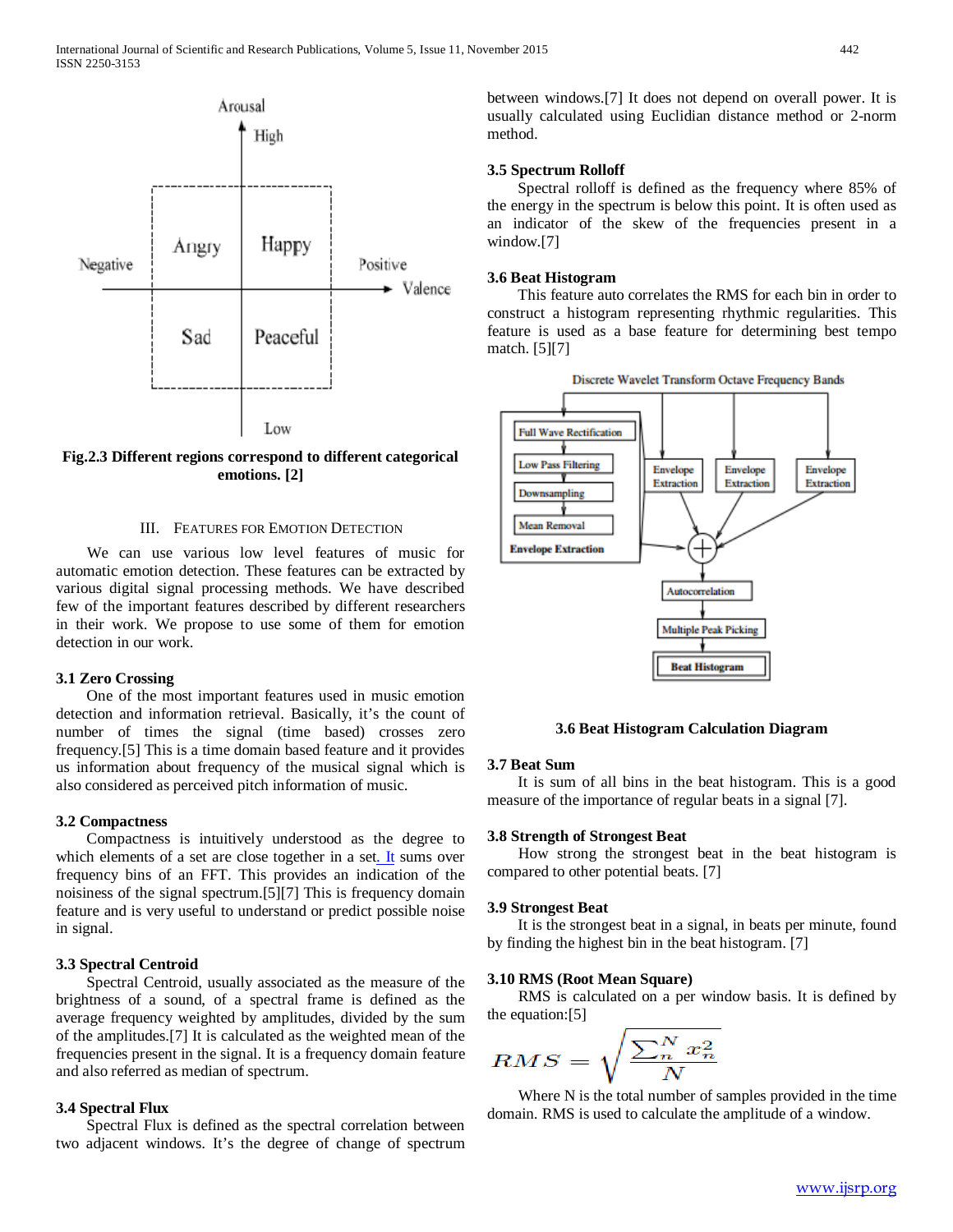# **3.11 Fraction of Low Amplitude Frames**

 Spectral Flux is defined as the spectral correlation between adjacent windows. It is often used as an indication of the degree of change of the spectrum between windows. [5]

# **3.12 Power Spectrum**

 Power spectrum is a measure of the power of different frequency components. [7]

# **3.13 MFCC**

 MFCC is a short-term spectral-based feature contains much information. This section describes the process of extracting MFCC from the given input music signal [1]. The mel-frequency cepstrum is good for recognizing structure of music signals as reviewed from previous papers and in modelling the subjective pitch and frequency content of audio signals [4].

MFCC feature extraction process :

Music signal



**Fig 3.13 MFCC Feature Extraction.[8]**

# • Pre-processing

 The continuous time signal is sampled at sampling frequency. At the first stage in MFCC feature extraction is to boost the amount of energy in the high frequencies. This pre emphasis is done by using a filter. [8]

# **Framing**

 It is a process of segmenting the music samples obtained from the analog to digital conversion (ADC), into the small frames with the time length within the range of 20-40 ms. Framing enables the non stationary music signal to be segmented into quasi-stationary frames, and enables Fourier Transformation of the audio signal. It is because, audio signal is known to exhibit quasi-stationary behaviour within the short time period of 20-40 ms. [8]

# • Windowing

 It is the process to window each individual frame, in order to minimize the signal discontinuities at the beginning and the end of each frame. [8]

# • FFT

 Fast Fourier Transform (FFT) algorithm is ideally used for evaluating the frequency spectrum. FFT converts each frame of N samples from the time domain into the frequency domain. [8]

• Mel Filter bank and Frequency wrapping

 The Mel filter bank consists of overlapping triangular filters with the cutoff frequencies determined by the center frequencies of the two adjacent filters. The filters have fixed bandwidth and linearly spaced centre frequencies on the Mel scale. [8]

• Log

 The logarithm has the effect of changing multiplication into addition. Therefore, this step simply converts the multiplication of the magnitude in the Fourier transform into addition. [8]

# • Discrete Cosine Transform

 It is used to orthogonalise the filter energy vectors. Because of this orthogonalization step, the information of the filter energy vector is compacted into the first number of components and shortens the vector to number of components. [8]

# IV. PROPOSED WORK

# **4.1 General Discussion**

 There are various algorithms which can be used for classification such as K-NN, SVM, and Neural Network. We will be focussing on two of them mainly SVM and Neural Network which has better accuracy and should work great while classifying the categories.

# **4.2 SVM (Support Vector Machine)**

 A Support Vector Machine (SVM) is a discriminative classifier formally defined by a separating hyper plane. In other words, given labelled training data (supervised learning), the algorithm outputs an optimal hyper plane which categorizes new examples. [9][10]

 An SVM can even handle Non-linearly separable data by adding a slack Variable to allow misclassification



**Fig4.2 SVM schema**

# **4.3 ANN (Artificial Neural Network)**

 Dr. Robert Hecht-Nielsen defines a neural network as "a computing system made up of a number of simple, highly interconnected processing elements, which process information by their dynamic state response to external inputs ".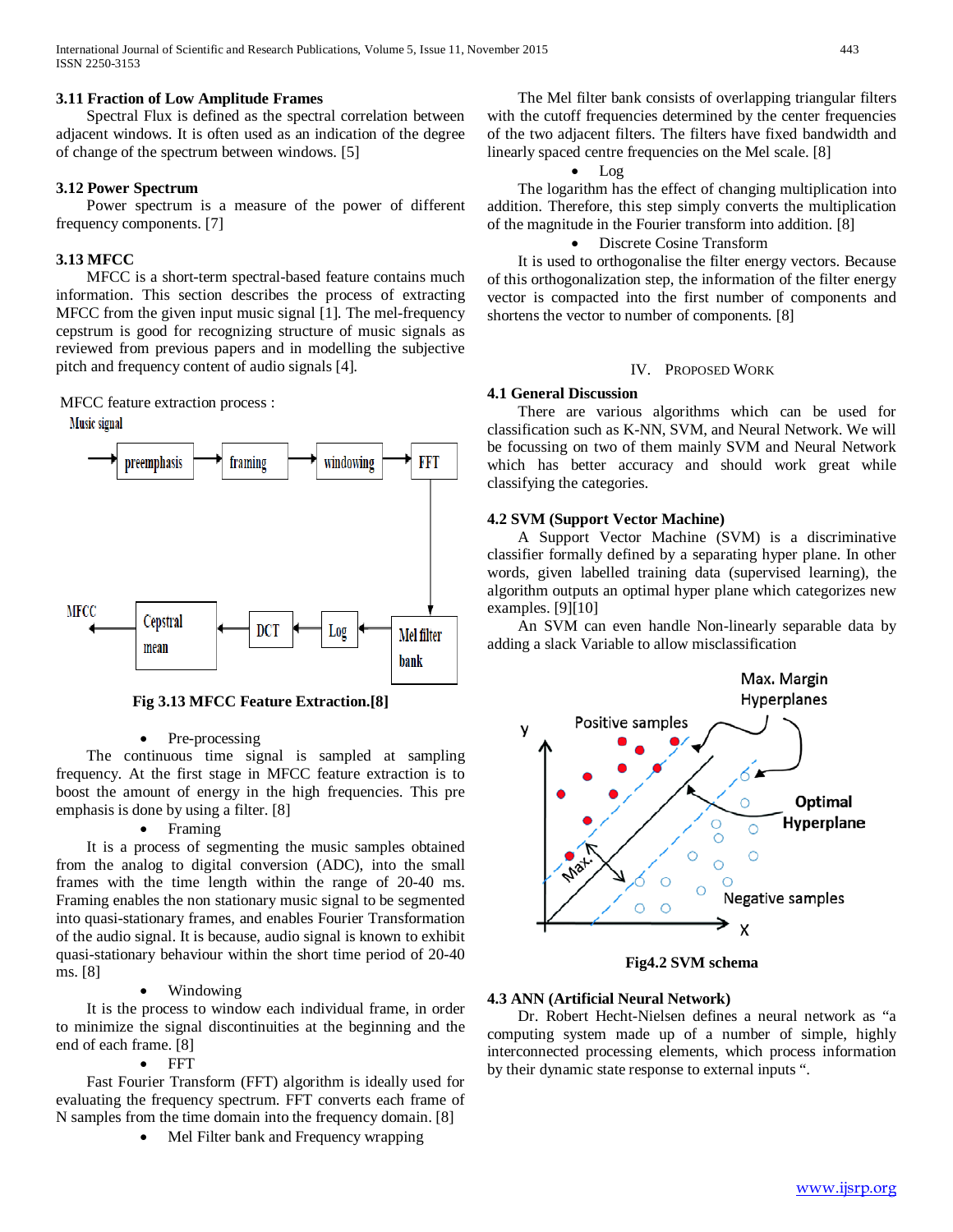

**Fig. 4.3 ANN Schema**

 An artificial neural network is composed of many artificial neurons that are linked together according to specific network architecture. The objective of the neural network is to transform the inputs into meaningful outputs.

#### V. TOOLS

 We have referred to various tools used by researchers in the literature. We have decided to focus on open source free available tools to be focused for time being. Tools which we studied and would be useful in order to extract the features from an audio file are Jaudio and Praat.

## **5.1 Jaudio**

 Jaudio is an open source software package for extracting features from audio files as well as for iteratively developing and sharing new features. The features can then be processed by other packages such as Weka, M2K or ACE (Autonomous Classifier Engine). These extracted features can then be used in many areas of MIR research, processing with machine learning framework such as ACE. Jaudio provides a comprehensive solution to the problem of the duplication of work in programming feature extraction. This system permits general use of a large number of features in a fashion that is both easy to use and extensible [5].

## **5.2 PRAAT**

 Praat is a public domain, widely used speech analysis toolkit that is supported on a variety of platforms (e.g., Windows, Macintosh, Linux, and Solaris). It provides a variety of value data structures, such as Text Grid, Pitch Tier, and Table, to represent various types of information used for extracting prosodic features [6]. It provides a built-in programmable scripting language for calling Praat's commands and extending its capability. Additions to Praat functionality can be immediately adopted into the tool. This is especially useful for incorporating new prosodic features [6]

#### VI. CONCLUSION

 In this paper, we have considered four emotions happy, peppy, calm, sad. The music dataset can be collected from various websites. Jaudio and praat tools are used to extract the features from music tunes. ANN and SVM can be used as classifiers for recognizing the emotions. We propose to use Jaudio for feature extraction and ANN for classification and test results on the bench mark as perceived emotions by humans. This proposed work is an outcome of detailed study of literature and hands on experience with tools. We may incorporate new methods and algorithms to improve the performance of emotion detection system.

#### ACKNOWLEDGEMENTS

 Acknowledgement is the only way through which we express our deep and profound gratitude to the people who directly or indirectly contribute inspiring guidance, keen interest and continual encouragement in completing this paper. We express our sincere thanks to researchers, our college, MKSSS's Cummins college of Engineering, our principal Dr. Madhuri Khambete and our HOD Mrs. Madhura Tokekar for the support and all those who have provided us valuable guidance towards the completion of this paper.

#### **REFERENCES**

- [1] N.J. Nalini, S. Palanivel, Emotion Recognition in Music Signal using AANN and SVM, International Journal of Computer Applications (0975 – 8887) Volume 77– No.2, September 2013.
- [2] Yu-Hao Chin, Chang-Hong Lin, Ernestasia Siahaan, and Jia-Ching Wang, Happiness Detection in Music Using Hierarchical SVMs with Dual Types of Kernels
- [3] Sebastian Napiorkowski, Music Mood Classification- an SVM based approach Topics on Computer Music (Seminar Report) HPAC - RWTH - SS2015.
- [4] Gursimran Kour, Neha Mehan, Music Genre Classification using MFCC, SVM and BPNN, International Journal of Computer Applications (0975 – 8887) Volume 112 – No. 6, February 2015
- [5] Daniel McEnnis, Cory McKay, Ichiro Fujinaga, Philippe Depalle, JAUDIO: A FEATURE EXTRACTION LIBRARY, c 2005 Queen Mary, University of London.
- [6] Zhongqiang Huang, Lei Chen, Mary Harper, An Open Source Prosodic Feature Extraction Tool, (Z. Huang, 2006).
- [7] Cory McKay, jAudio: Towards a standardized extensible audio music feature extraction system, 2006
- [8] E. Vijayavani, S. Lavanya, P. Suganya, E. Elakiya Emotion Recognition Based on MFCC Features using SVM, International Journal of Advance Research in Computer Science and Management Studies, Volume 2, Issue 4, April 2014.
- [9] Janet Marques and Pedro J. Moreno, A Study of Musical Instrument Classification Using Gaussian Mixture Models and Support Vector Machines, CRL 99/4 June 1999
- [10] T.N.CHARANYA, R.VIJAYALAKSHMI, Music emotion recognition using support vector machines and regression approach, International Journal of Advanced Research in Computer and Communication Engineering Vol. 4, Issue 1, January 2015

#### **AUTHORS**

**First Author-** Rishika Shetty, Cummins College of Engineering, rishika.shetty@cumminscollege.in